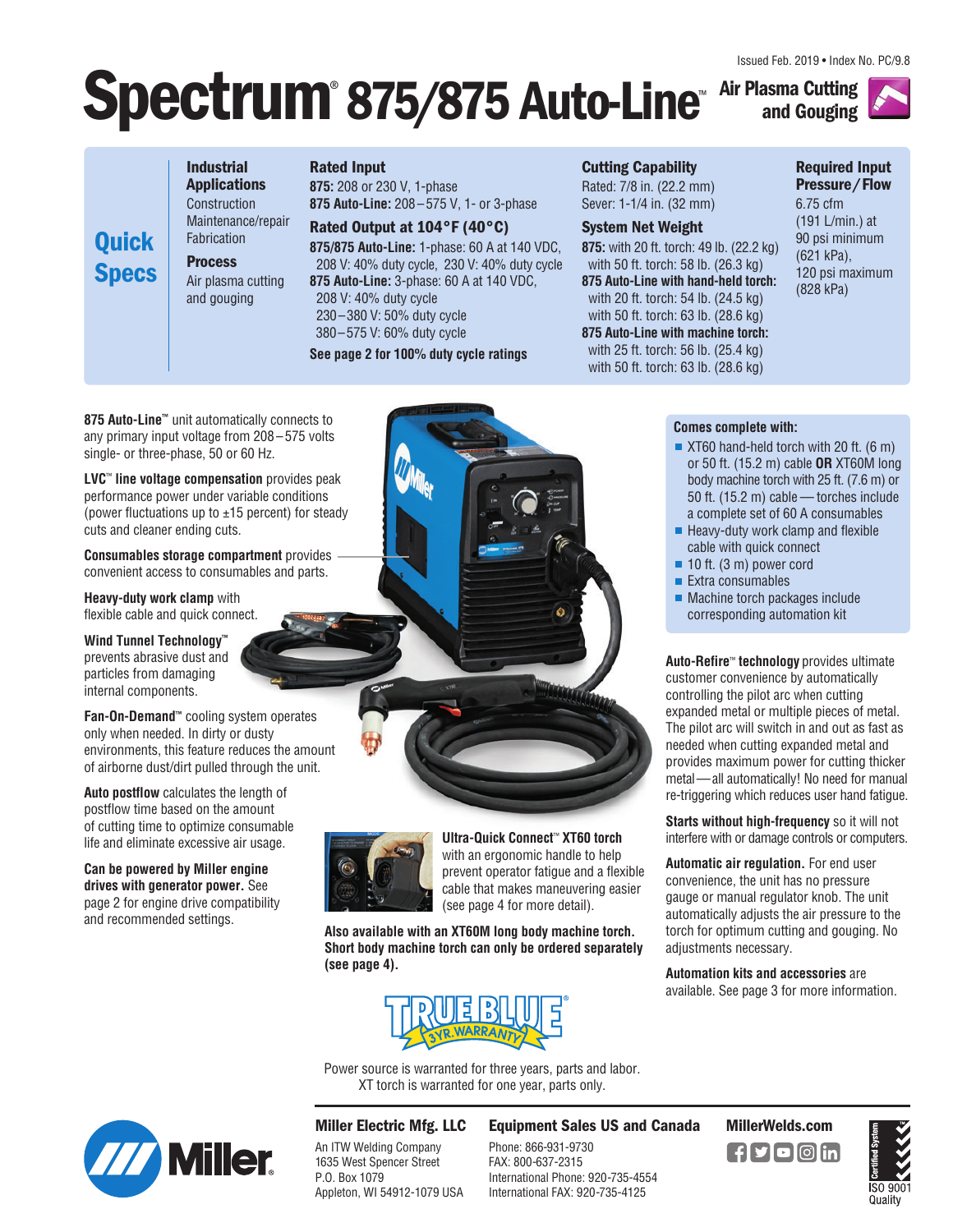## **Specifications (Subject to change without notice.)**



| Model             | Rated Output at 104°F (40°C)*                                                                                                                      | 50/60 Hz                                                           | Amps Input at Rated Output, | Max. Open-<br><b>Circuit Voltage</b> | <b>Plasma</b><br>Gas       | <b>Dimensions</b>                                                                      | <b>Net Weight</b>                                                                                                                                          |
|-------------------|----------------------------------------------------------------------------------------------------------------------------------------------------|--------------------------------------------------------------------|-----------------------------|--------------------------------------|----------------------------|----------------------------------------------------------------------------------------|------------------------------------------------------------------------------------------------------------------------------------------------------------|
| 875               | 1-phase: 60 A at 140 VDC,<br>208 V: 40% duty cycle<br>230 V: 50% duty cycle                                                                        | 208 V: 47<br>230 V: 42                                             | KVA: 9.9<br>KW: 9.8         | 400 VDC                              | Air or<br>nitrogen<br>only | $H: 13.5$ in<br>$(343 \text{ mm})$<br>W: 8.75 in<br>$(222 \text{ mm})$<br>$D: 18.5$ in | With hand-held torch*<br>20 ft. (6.1 m): 49 lb. (22.2 kg)<br>50 ft. (15.2 m): 58 lb. (26.3 kg)<br>With machine torch**<br>25 ft. (7.6 m): 51 lb. (23.1 kg) |
| 875<br>Auto-Line™ | 1-phase: 60 A at 140 VDC,<br>208 V: 40% duty cycle<br>230 V: 40% duty cycle<br>230 V: 100% duty cycle at 50 A                                      | 208 V: 47.4<br>230 V: 42.2                                         | KVA: 9.9<br>KW: 9.7         | 400 VDC                              | Air or<br>nitrogen<br>only | $(470 \, \text{mm})$                                                                   | With hand-held torch*<br>20 ft. (6.1 m): 54 lb. (24.5 kg)<br>50 ft. (15.2 m): 63 lb. (28.6 kg)<br>With machine torch**                                     |
|                   | 3-phase: 60 A at 140 VDC,<br>208 V: 40% duty cycle<br>230-380 V: 50% duty cycle<br>380-575 V: 60% duty cycle<br>380-575 V: 100% duty cycle at 50 A | 208 V: 27.5<br>230 V: 25<br>380 V: 15<br>460 V: 12.4<br>575 V: 9.8 | KVA: 9.9<br>KW: 9.4         |                                      |                            |                                                                                        | 25 ft. (7.6 m): 56 lb. (25.4 kg)<br>50 ft. (15.2 m): 63 lb. (28.6 kg)                                                                                      |

\*Add 8.5 lb. (3.9 kg) for shipping weight. \*\*Add 11.5 lb. (5.2 kg) for shipping weight.

Certified by Canadian Standards Association to both the Canadian and U.S. Standards.

# **Mild Steel Cutting Capability (Thickness to scale.)**





## **1/2 in. (12.7 mm) at 34 ipm 7/8 in. (22.2 mm) at 15 ipm**

Note: Recommended maximum piercing capacity for hand-held and automated applications is 7/16 inch (11 mm). Maximum sever cut of 1-1/4 inches (32 mm) at 3 ipm.

For aluminum and other metals with high thermal conductivity, cutting capabilities will be derated as much as 30%.

**Rated cut capacity is based on traveling approximately 15 inches per minute to achieve a steady, precise cut. This is the key rating that should meet or exceed your typical cutting thickness requirements.** 

### **Mild Steel Recommended Cut Speed**

| <b>Thickness</b>          | Approximate Travel Speeds* |  |  |
|---------------------------|----------------------------|--|--|
| $1/4$ in. (6.4 mm)        | 105 ipm (2667 mm/min.)     |  |  |
| 3/8 in. (9.5 mm)          | 54 ipm (1372 mm/min.)      |  |  |
| $1/2$ in. $(12.7$ mm)     | 34 ipm (864 mm/min.)       |  |  |
| 5/8 in. (15.9 mm)         | 27 ipm (686 mm/min.)       |  |  |
| 3/4 in. (19.0 mm)         | 18 ipm (457 mm/min.)       |  |  |
| 7/8 in. (22.2 mm)         | 15 ipm (381 mm/min.)       |  |  |
| 1 in. $(25.4 \text{ mm})$ | 10 ipm (254 mm/min.)       |  |  |

\*Travel speeds are approximately 80% of maximum.

# **Control Panel**



**1.**Output Control **2.**Power Switch

- **3.**Status and Troubleshooting Lights
- **4.**Process Control

# **Engine Drive Compatibility**

| <b>Engine-Driven Welder/Generator</b>                            | <b>Continuous</b><br><b>Generator Power</b>    | <b>Steel Quality Cut</b><br>(approximate) | <b>Spectrum Output Amp Setting</b><br>(240 V full KVA adapter cord) |
|------------------------------------------------------------------|------------------------------------------------|-------------------------------------------|---------------------------------------------------------------------|
| Bobcat <sup>™</sup> 225 and 250, 3 Phase and Trailblazer® Series | 9.500 watts/10.500 watts                       | $1/2$ in.                                 | 45 A                                                                |
| Big Blue® 400 Pro, 400 PipePro®, and 450 Duo CST™                | 10,000 watts                                   | $1/2$ in.                                 | 45 A                                                                |
| Big Blue <sup>®</sup> 500 Pro                                    | 1-phase: 12,000 watts<br>3-phase: 20,000 watts | $5/8$ in.                                 | 50 A                                                                |
| Big Blue® 600 Series and 800 Series                              | 1-phase: 12,000 watts<br>3-phase: 20,000 watts | $7/8$ in.                                 | 50 A                                                                |

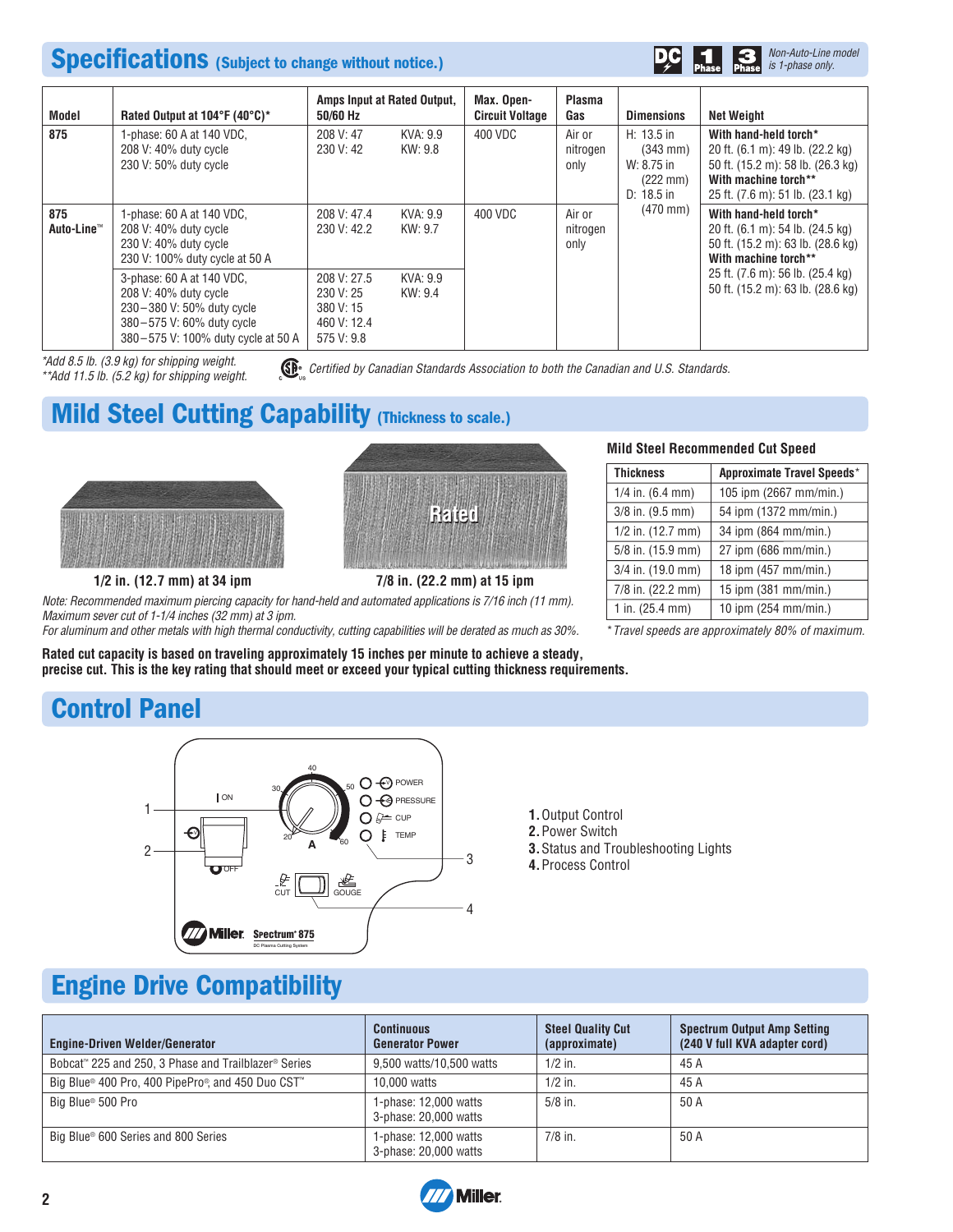# **Genuine Miller**® **Accessories**





**Full KVA Adapter Cord 300517** Field NEMA 14-50P to NEMA 6-50R. Adapts engine drive 120/240 V plug to Spectrum® 240 V plug.



## **XT60 Consumable Kit 256033**

Consumable kit includes 3 standard electrodes, 3 standard

tips, 1 drag shield, 1 deflector, 1 o-ring, 1 swirl ring, 1 retaining cup, 1 gouge tip, 1 gouge shield and silicone grease.



#### **Plasma Standoff Roller Guide 253054**

Helps maintain recom mended standoff distance to maximize cutting performance and improve tip life.



**Plasma Circle-Cutting Guide 253055** Cut straight lines or circles up to 12-inch diameter with ease.



## **Suction/Magnetic Pivot Base 195979**

Add this to your cutting guide for convenient attachment to all flat surfaces. The extended arm accommodates holes up to 30-inch diameter.



#### **RTI Replacement Filter Element 212771** For RTI filter 300491.

### **In-Line Air Filter Kit 228926**



Mounts to the back of the Spectrum® 875 and 875 Auto-Line™. Includes male and female 1/4-inch NPT quick-disconnect fittings and hose for easy on/off connection. The

replaceable filter element filters to .85 microns for removal of 99.9 percent of water, dirt and oil.

**In-Line Air Filter Replacement Element 228928**

For in-line filter 228926.



**Torch Cable Covers** 20 ft. (6.1 m) 25 ft. (7.6 m) 50 ft. (15.2 m)



**Flexible Work Cable 234838** 20 ft. (6.1 m) **234930** 50 ft. (15.2 m) Work cable with quick

connect and heavy-duty clamp.

### **Safety Glasses (shade 5 lenses, recommended)**



**235658** Black frame **235657** Blue frame **235659** Orange frame

**272209** Slag™ white frame

Form-fitting orbital eye coverage with increased comfort and style. Meets ANSI Z87.1 standards.

## **Automation Accessories**

## **For Spectrum 875 (single-phase)**



## **Automation Kit 301156**

Kit for single-phase Spectrum 875 works with both XT60M long and short body machine torches to provide automation capabilities. Includes voltage sensing signal wire assembly for torch height control. Also includes the following components which can also be ordered separately:

- **Jumper Plug 256574** For changing back to hand-held torch after kit has been installed.
- **Internal Remote Harness 265527** For remote start only.
- **CNC Signal Cable 220240** For arc initiation and cutting sequence.
- **Shield Sense Tab 263310**

### **External Reed Switch 190602**

Provides dry contact closure for ok-to-move signal. (Not included with Automation Kit 301156.)

## **For Spectrum 875 Auto-Line**



- **Internal Remote Harness 265528** For remote start and ok-to-move signal.
- **CNC Signal Cable 220240** For arc initiation and cutting sequence.
- **Voltage Sensing Signal Wire Assembly 246285** For torch height control.
- **Remote Pendant Control 195513** For remote manual momentary on/off.
- **Shield Sense Tab 263310**

Note: Automation Kits are for upgrading hand-held torch packages to add machine torch capabilities. Machine torches are not included in Automation Kits and must be ordered separately. See back page to order machine torches.



**Automation Kit 301157**

Kit for Spectrum 875 Auto-Line works with both XT60M long and short body machine torches to provide automation capabilities. Includes the following components which can also be ordered separately: